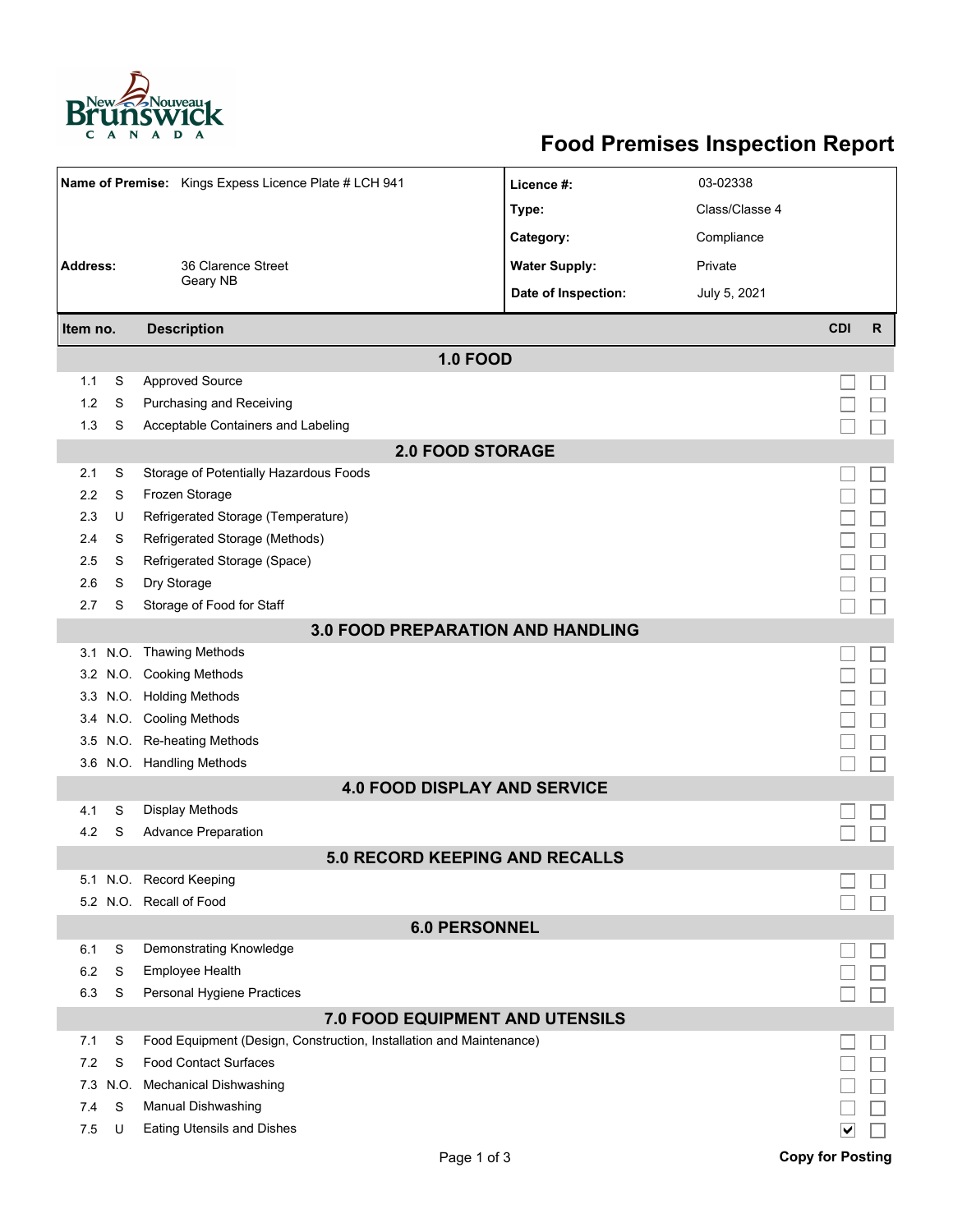

## **Food Premises Inspection Report**

| <b>Name of Premise:</b>                                                                                                                                                                          |                                |             | Kings Expess Licence Plate # LCH 941                                                                                                                           | Licence #: | 03-02338            |  |  |  |  |  |  |  |
|--------------------------------------------------------------------------------------------------------------------------------------------------------------------------------------------------|--------------------------------|-------------|----------------------------------------------------------------------------------------------------------------------------------------------------------------|------------|---------------------|--|--|--|--|--|--|--|
| <b>8.0 CLEANING AND SANITIZING</b>                                                                                                                                                               |                                |             |                                                                                                                                                                |            |                     |  |  |  |  |  |  |  |
| 8.1                                                                                                                                                                                              | U                              |             | <b>Cleaning and Sanitizing</b>                                                                                                                                 |            |                     |  |  |  |  |  |  |  |
| 8.2                                                                                                                                                                                              | U                              |             | Detergents and Chemical Use and Storage                                                                                                                        |            | ∨                   |  |  |  |  |  |  |  |
|                                                                                                                                                                                                  | <b>9.0 SANITARY FACILITIES</b> |             |                                                                                                                                                                |            |                     |  |  |  |  |  |  |  |
| 9.1                                                                                                                                                                                              | S                              | Washroom(s) |                                                                                                                                                                |            |                     |  |  |  |  |  |  |  |
|                                                                                                                                                                                                  | 9.2 N.O.                       |             | Hand Washing Station(s)                                                                                                                                        |            |                     |  |  |  |  |  |  |  |
| 10.0 FLOORS, WALLS AND CEILINGS                                                                                                                                                                  |                                |             |                                                                                                                                                                |            |                     |  |  |  |  |  |  |  |
| 10.1                                                                                                                                                                                             | S                              |             | Floors (Construction and Maintenance)                                                                                                                          |            |                     |  |  |  |  |  |  |  |
| 10.2                                                                                                                                                                                             | S                              |             | Walls (Construction and Maintenance)                                                                                                                           |            |                     |  |  |  |  |  |  |  |
| 10.3                                                                                                                                                                                             | S                              |             | Ceilings (Constructions and Maintenance)                                                                                                                       |            |                     |  |  |  |  |  |  |  |
| 11.0 WATER SUPPLY AND WASTE DISPOSAL                                                                                                                                                             |                                |             |                                                                                                                                                                |            |                     |  |  |  |  |  |  |  |
| 11.1                                                                                                                                                                                             | S                              |             | Water (Quality and Quantity)                                                                                                                                   |            |                     |  |  |  |  |  |  |  |
| 11.2                                                                                                                                                                                             | S                              |             | Sewage Disposal                                                                                                                                                |            |                     |  |  |  |  |  |  |  |
| 11.3                                                                                                                                                                                             | S                              |             | Solid Waste Handling                                                                                                                                           |            |                     |  |  |  |  |  |  |  |
| <b>12.0 LIGHTING AND VENTILATION</b>                                                                                                                                                             |                                |             |                                                                                                                                                                |            |                     |  |  |  |  |  |  |  |
| 12.1                                                                                                                                                                                             | S                              | Lighting    |                                                                                                                                                                |            |                     |  |  |  |  |  |  |  |
| 12.2                                                                                                                                                                                             | S                              | Ventilation |                                                                                                                                                                |            |                     |  |  |  |  |  |  |  |
| <b>13.0 GENERAL</b>                                                                                                                                                                              |                                |             |                                                                                                                                                                |            |                     |  |  |  |  |  |  |  |
| 13.1                                                                                                                                                                                             | S                              | Licence     |                                                                                                                                                                |            |                     |  |  |  |  |  |  |  |
| 13.2                                                                                                                                                                                             | S                              |             | <b>Rodent and Insect Control</b>                                                                                                                               |            |                     |  |  |  |  |  |  |  |
| 13.3                                                                                                                                                                                             | S                              |             | Other Infractions/Hazards                                                                                                                                      |            |                     |  |  |  |  |  |  |  |
| N.O. - Not Observed; S - Satisfactory ; U - Unsatisfactory MI - Minor infraction; MA - Major infraction; CR - Critical infraction, CDI - Corrected During<br>Inspection, R - Repeated infraction |                                |             |                                                                                                                                                                |            |                     |  |  |  |  |  |  |  |
|                                                                                                                                                                                                  |                                |             | <b>OBSERVATIONS AND CORRECTIVE ACTIONS</b>                                                                                                                     |            |                     |  |  |  |  |  |  |  |
| Item                                                                                                                                                                                             |                                | MI /MA/ CR  | Remarks                                                                                                                                                        |            | Date for correction |  |  |  |  |  |  |  |
| 2.3                                                                                                                                                                                              |                                | МA          | Temperatures shall be recorded at least 2 times daily at acceptable intervals during operation and logs<br>shall be easily accessible for review by inspectors |            | July 19, 2021       |  |  |  |  |  |  |  |
|                                                                                                                                                                                                  |                                |             | Observations: Temperature logs were unavailable upon inspection.                                                                                               |            |                     |  |  |  |  |  |  |  |
|                                                                                                                                                                                                  |                                |             | Comment: Temperature logs shall be available for an inspector to review in the food tru                                                                        |            |                     |  |  |  |  |  |  |  |
| 2.3                                                                                                                                                                                              |                                | МA          | Thermometers shall be in all refrigerated areas<br>Observations: Thermometer was not in refrigerator.                                                          |            | July 19, 2021       |  |  |  |  |  |  |  |
|                                                                                                                                                                                                  |                                |             | Comment: Ensure all refrigerated units have a thermometer to verify the temperature do                                                                         |            |                     |  |  |  |  |  |  |  |
| 7.5                                                                                                                                                                                              |                                | MI          | Utensils and dishes shall be stored in a manner so as to be kept clean and sanitary                                                                            |            | Corrected           |  |  |  |  |  |  |  |
|                                                                                                                                                                                                  |                                |             | Observations: Utensils were stored on the floor.                                                                                                               |            |                     |  |  |  |  |  |  |  |
|                                                                                                                                                                                                  |                                |             | Comment: Ensure single use utensils are stored in a sanitary manner.                                                                                           |            |                     |  |  |  |  |  |  |  |
|                                                                                                                                                                                                  |                                |             | <b>Corrective Actions: CDI</b>                                                                                                                                 |            |                     |  |  |  |  |  |  |  |
| 8.1                                                                                                                                                                                              |                                | ΜI          | Floors, walls and ceilings shall be kept clean and sanitary<br>Observations: Floors and underneath grill was heavily soiled.                                   |            | July 19, 2021       |  |  |  |  |  |  |  |
|                                                                                                                                                                                                  |                                |             | Comment: Increase frequency of cleaning and sanitizing of floors and hard to reach are                                                                         |            |                     |  |  |  |  |  |  |  |
| 8.2                                                                                                                                                                                              |                                | МA          | Sanitizer solution shall be used in strict accordance with the manufacturer's instructions on the label                                                        |            | Corrected           |  |  |  |  |  |  |  |
|                                                                                                                                                                                                  |                                |             | (recommended strength and contact time)                                                                                                                        |            |                     |  |  |  |  |  |  |  |
|                                                                                                                                                                                                  |                                |             | Observations: Chlorine sanitizer was measured less than 100 ppm of free available<br>chlorine.                                                                 |            |                     |  |  |  |  |  |  |  |
|                                                                                                                                                                                                  |                                |             | Comment: Ensure sanitizer is at 100 ppm and test its concentration frequently.                                                                                 |            |                     |  |  |  |  |  |  |  |
|                                                                                                                                                                                                  |                                |             |                                                                                                                                                                |            |                     |  |  |  |  |  |  |  |